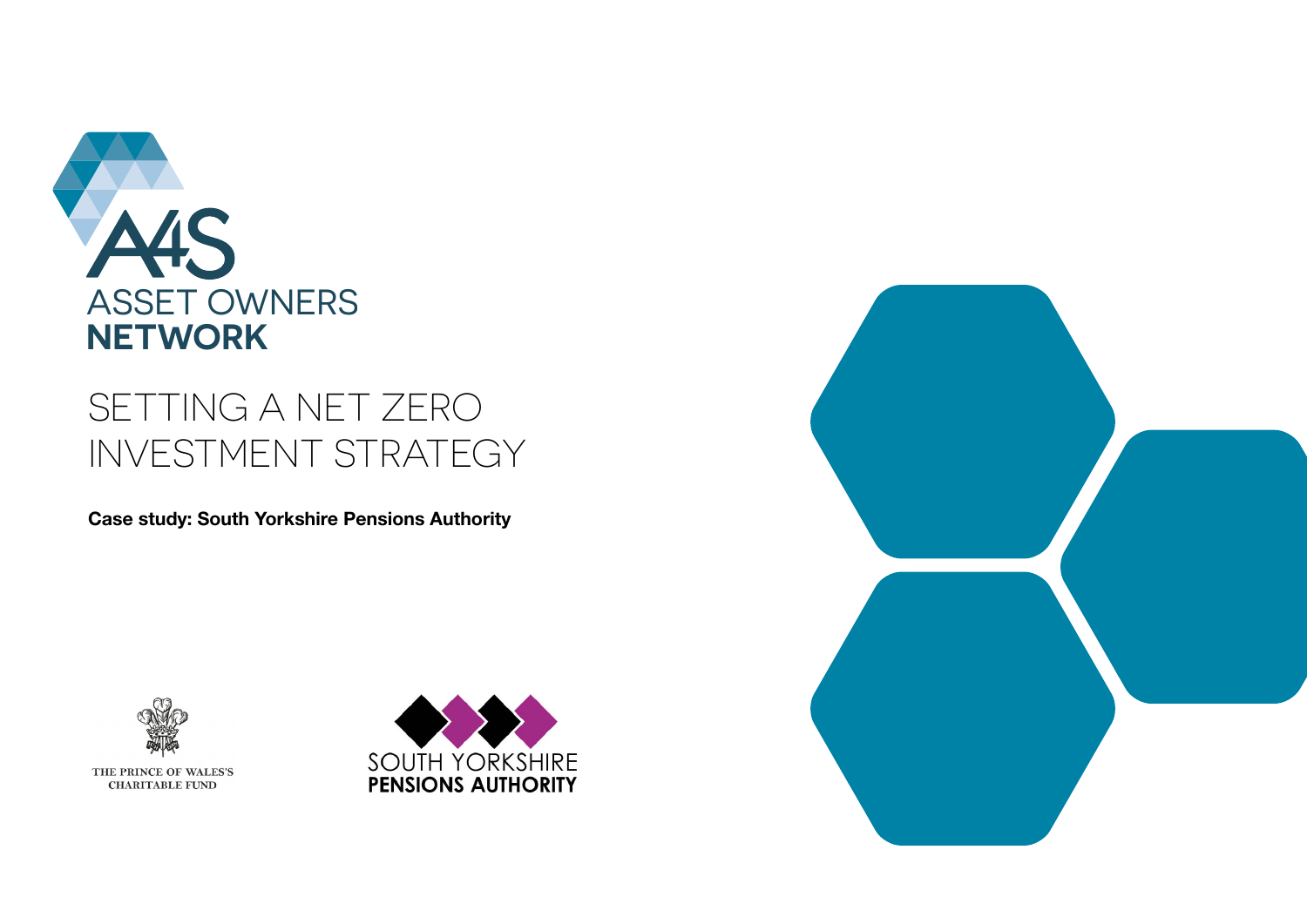

## **WHAT? WHY?**

South Yorkshire Pensions Authority (SYPA) is responsible for administering the Local Government Pension Scheme (LGPS) for South Yorkshire. It is a defined benefit scheme with £9.7 billion in assets, 600 employers and 166,000 members. Most of our scheme's assets were transferred to the Border to Coast pension pool in 2018.<sup>1</sup>

The scheme is governed by a board of 12 councillors (elected members) rather than trustees. These are public representatives drawn from the four districts of South Yorkshire and represent a number of local councils across the county, many of whom have made net zero commitments.

We have set a net zero target of 2030 to align with the net zero commitments of our local councils.

Our net zero ambition is driven by climate change being the most significant risk on our scheme's risk register, and the belief that it is our fiduciary duty to manage the threat that climate change poses to the longterm financial performance of our assets.

Securing broad consensus to move climate change risk to the top of our risk register took a while, but once this was agreed, it was relatively easy to agree on the route to mitigating these risks via a net zero approach. It also helped that our councillors were already working within their respective local authorities on delivering their own net zero targets, policies and action plans.

1. LGPS underwent an investment reform, pooling its assets into eight investment pools. Border to Coast Pensions Partnership is one of the largest pension pools in the UK. Some of SYPA's assets, such as a holding in arable land, are managed directly as the pool does not have equivalent expertise or products.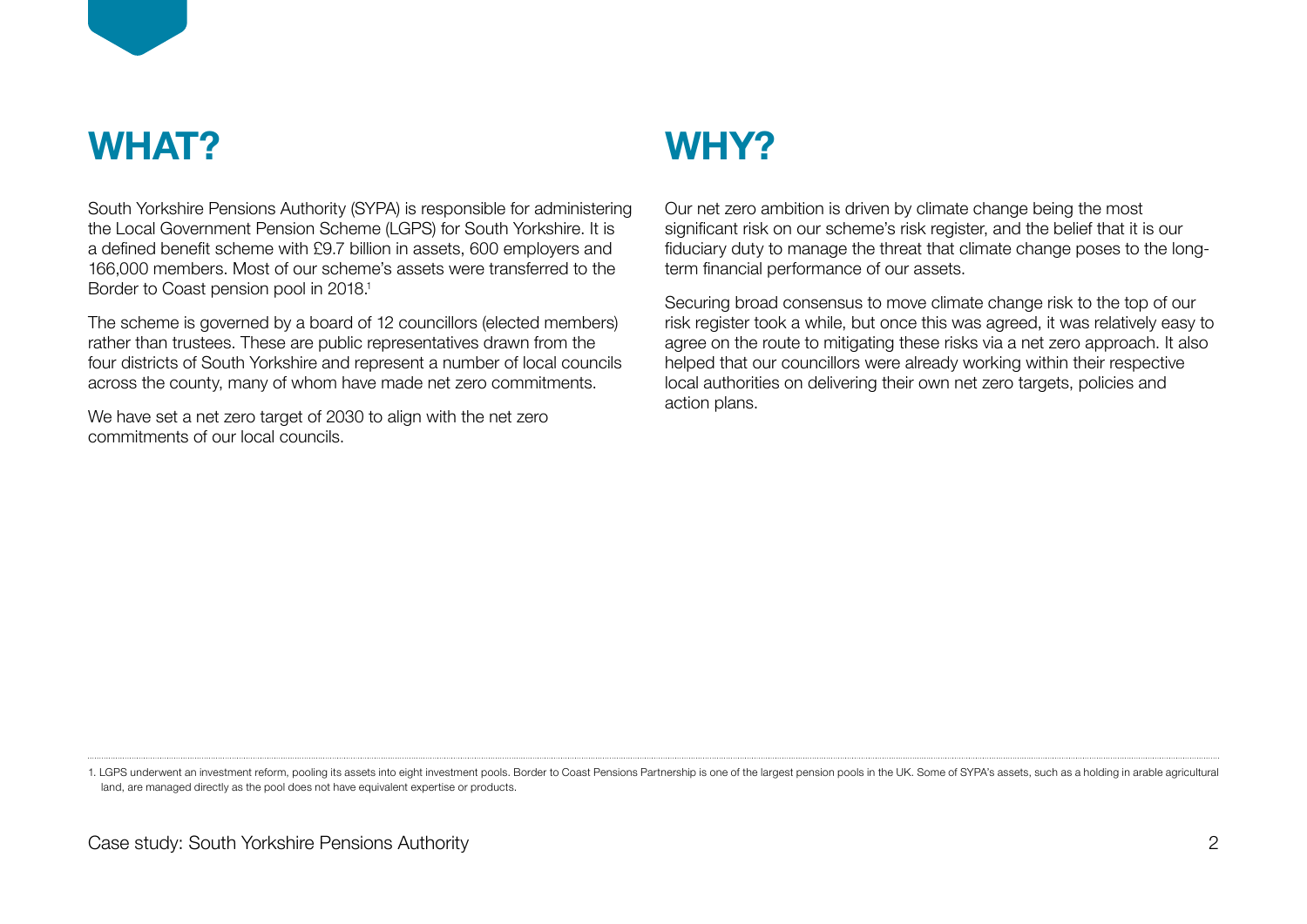

### **HOW?**

Our first step was to present a proposed net zero target deadline of 2050 to our elected members at our September 2020 Pensions Authority meeting. After a lengthy debate, the elected members unanimously resolved that "SYPA's investment portfolios should be 'net zero' in terms of carbon emissions by 2030 rather than 2050".2 The next step was to define a roadmap that would demonstrate how this goal would be reached.

Next, we assessed our investment holdings and identified the carbon sources and sinks. We had to perform this analysis without comprehensive greenhouse gas (GHG) emissions data, particularly for our alternative investments (a large proportion of our portfolio). This lack of comprehensive data is systemic and we have taken measures to fill in data gaps by asking an external consultancy to assess our property and alternative investments, calculate their carbon footprints and provide advice on how we can reduce our emissions.

In forming our strategy and roadmap to reduce GHG emissions, we identified the following levers and actions:

1. Reducing GHG emissions in emerging markets. We have taken steps within our emerging markets portfolio by choosing to work with a specialist manager in China, alongside our existing managers, to provide deeper expertise on companies in China. We can leverage this onthe-ground knowledge to be more selective on high and low carbon emitters.

- 2. Committing to more active, and less passive, management. This allows our managers to have a higher level of discretion over our investments and their GHG emissions intensity than simply tracking passive indices.
- 3. Clarifying our stewardship approach. In line with our councillors' steer, we are clarifying in our strategy our desire for engagement first before any potential divestment, as well as the process to adopt if engagement has run its course.
- 4. Engaging with our pooling partners. We had already been heavily engaged with Border to Coast on our net zero ambitions. We are now seeking to understand what extra measures SYPA can take within the boundaries of the pool arrangement to help us meet our target.
- 5. Identifying climate positive opportunities. We are identifying existing climate positive

investments (eg within infrastructure) with a view to increasing our exposure to new investments in this area.

6. Reducing the carbon footprint of our real estate investments. We identified a series of specific actions that our property manager could take to reduce the carbon footprint of our real estate portfolio eg considering a property's BREEAM rating<sup>3</sup>, and tasked our manager with executing these.

In setting out our net zero roadmap, we used the **[Institutional Investors Group](https://www.iigcc.org/resource/net-zero-investment-framework-implementation-guide/)  [on Climate Change's \(IIGCC\) Net Zero](https://www.iigcc.org/resource/net-zero-investment-framework-implementation-guide/)  [Investment Framework](https://www.iigcc.org/resource/net-zero-investment-framework-implementation-guide/)** (NZIF) and the **[Task Force on Climate-related Financial](https://www.fsb-tcfd.org/)  [Disclosures \(TCFD\) framework](https://www.fsb-tcfd.org/)**. We find the two frameworks complement each other, with NZIF helping us to map out our approaches for different asset classes and stewardship, and the TCFD framework helping us define what targets, measurements and scenario analysis to use.

Our net zero roadmap and action plan was agreed by our elected members in March 2020.

<sup>2.</sup> SYPA Agenda and Minutes, 30th September 2020: **<https://meetings.southyorks.gov.uk/ieListDocuments.aspx?CId=174&MId=4333&Ver=4&zTS=C>**

<sup>3.</sup> BREEAM is a sustainability standard for assessing new and upgraded property developments.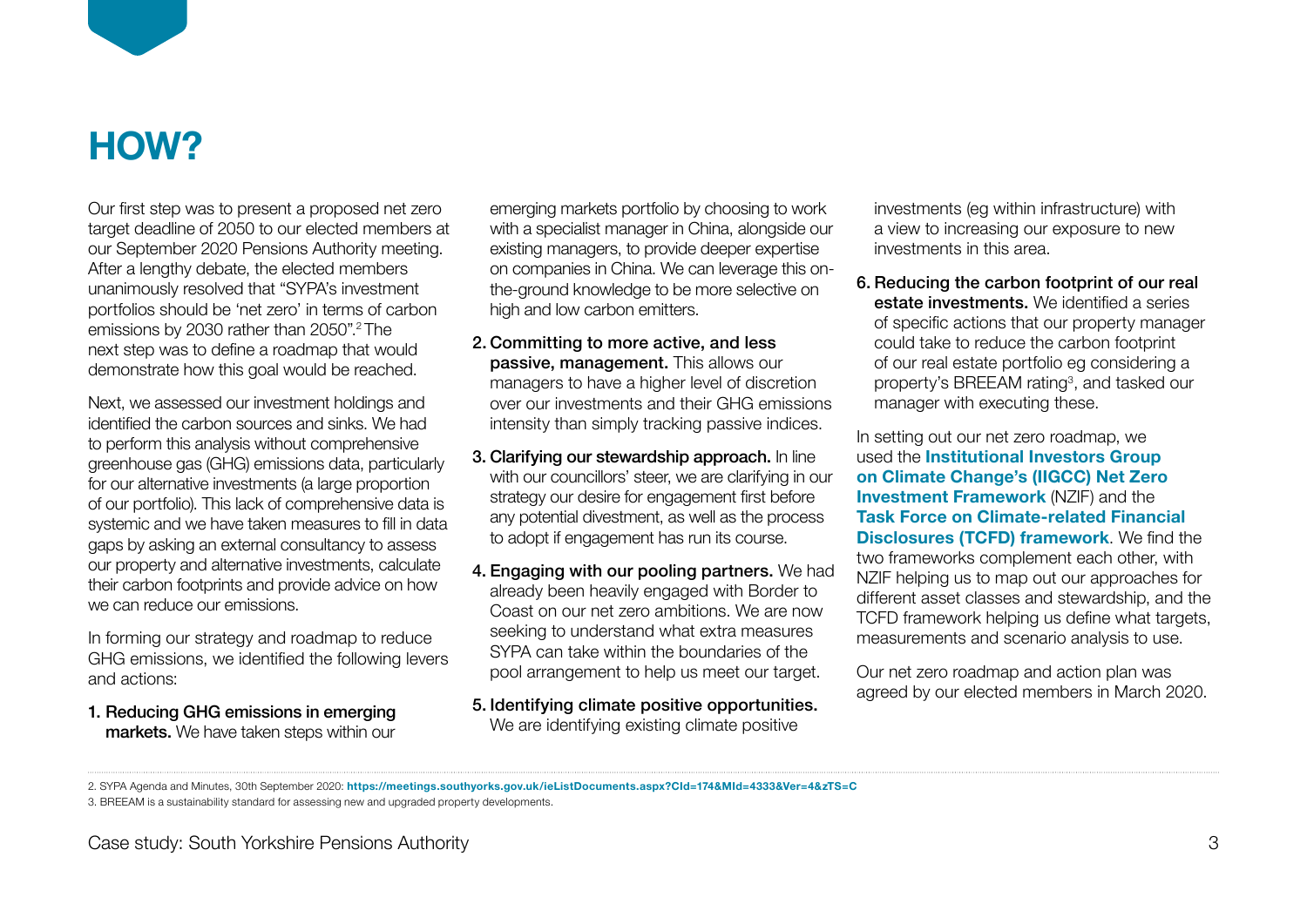# **KEY STEPS**

### INFLUENCING POOLED INVESTMENTS

A significant percentage of our investments are managed by Border to Coast, so our pooling partner is a critical component for us to meet our net zero ambitions.

As one of 11 pension schemes within the Border to Coast pool, we have led a campaign to drive net zero consensus across the pool. In 2019, with one vote per scheme, the pool unfortunately voted against formal net zero alignment. But since then, we have continued to have direct conversations with Border to Coast and other schemes from other pools which has helped to build the evidence base.

One of the positive outcomes of this engagement is that Border to Coast has now started the process of formalizing their own net zero commitment, including changes to their equity fund management to reflect this. These benchmark-driven changes will take effect towards the end of this financial year (2021–2022).

#### MANAGING THE GHG EMISSIONS TRAJECTORY OF OUR INVESTMENTS

Once our roadmap and interim targets had been defined, we continued to use the IIGCC's NZIF to make even more granular investment plans and decisions to reach our 2030 net zero target date. This analysis highlighted that we needed to reduce GHG emissions by 50% in our equity portfolios by 2025.

However, we cannot forecast a simple straight-line reduction in GHG emissions from now to our target date. To overcome this challenge we will be engaging a specialist external consultancy to provide us with additional scientific advice and expertise on what this reduction trajectory could realistically look like.

By researching and discussing with our investment managers, we have identified further climate positive investment opportunities such as renewable energy holdings, anticipating that they will grow and replace current fossil fuels in listed indices, yielding greater financial benefits for the scheme while acting to mitigate climate risks.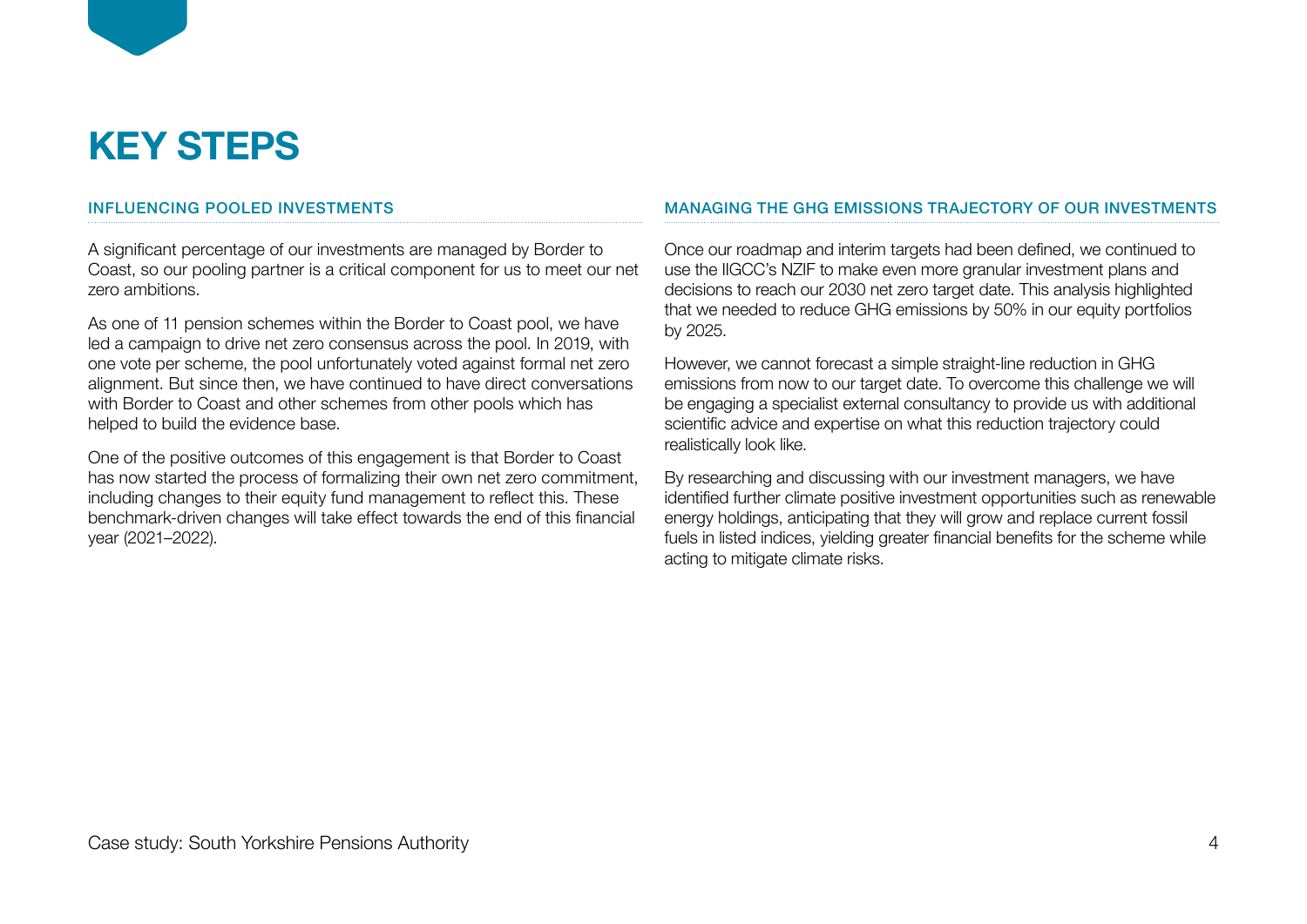#### MONITORING AND REPORTING PROGRESS

We use the TCFD framework to report and monitor the GHG emissions of our investments. Our pooling partner, Border to Coast, also uses the TCFD framework, so this means we can benefit from a level of standardization in ESG reporting. We have also requested our asset managers provide data in a similar format. We are currently using an external consultancy to reconcile and aggregate our reporting methodologies.

In due course, we will report on our net zero progress externally, using our annual report and annual impact report. These documents are written for the benefit of members to keep them informed of SYPA's activities. We are conscious that we need to use language that is not too technical, which can be a challenge. We have engaged an external consultancy to produce key data and information for us in a visual and easy to digest format, which we can readily use in external publications and to bring to life the key facts and figures for our members and external stakeholders.

To date, we have not formally consulted with scheme members on our net zero plans. However, we have significant ongoing dialogue with members on net zero, especially through some of the councillors who engage on climate change in their day-to-day political work and in their councils.

#### MANAGING A JUST TRANSITION

By the nature of their set-up, local government pensions are specifically connected to their locale. South Yorkshire historically experienced a rapid transition away from the coal industry which had significant consequences for the local communities. Therefore ensuring a just transition around any climate-driven change in our own investment strategy is both meaningful and essential to SYPA.

We manage our oversight of this by mandating that our investment managers engage underlying investments and ensure a just transition. We request that our managers ask to see transition plans, for example from fossil fuel companies on the steps they are taking to protect local communities from refinery closures and scrutinize the plans to ensure they make suitable provision for the communities. We have also contributed to work by the All Party Parliamentary Group for Local Authority Pension Funds, which is producing a report on the just transition to influence government before COP26.<sup>4</sup>

4. **<https://www.smith-institute.org.uk/2021/01/20/call-for-evidence-responsible-investment-for-a-just-transition-an-inquiry-by-the-all-party-parliamentary-group-for-local-authority-pensions/>**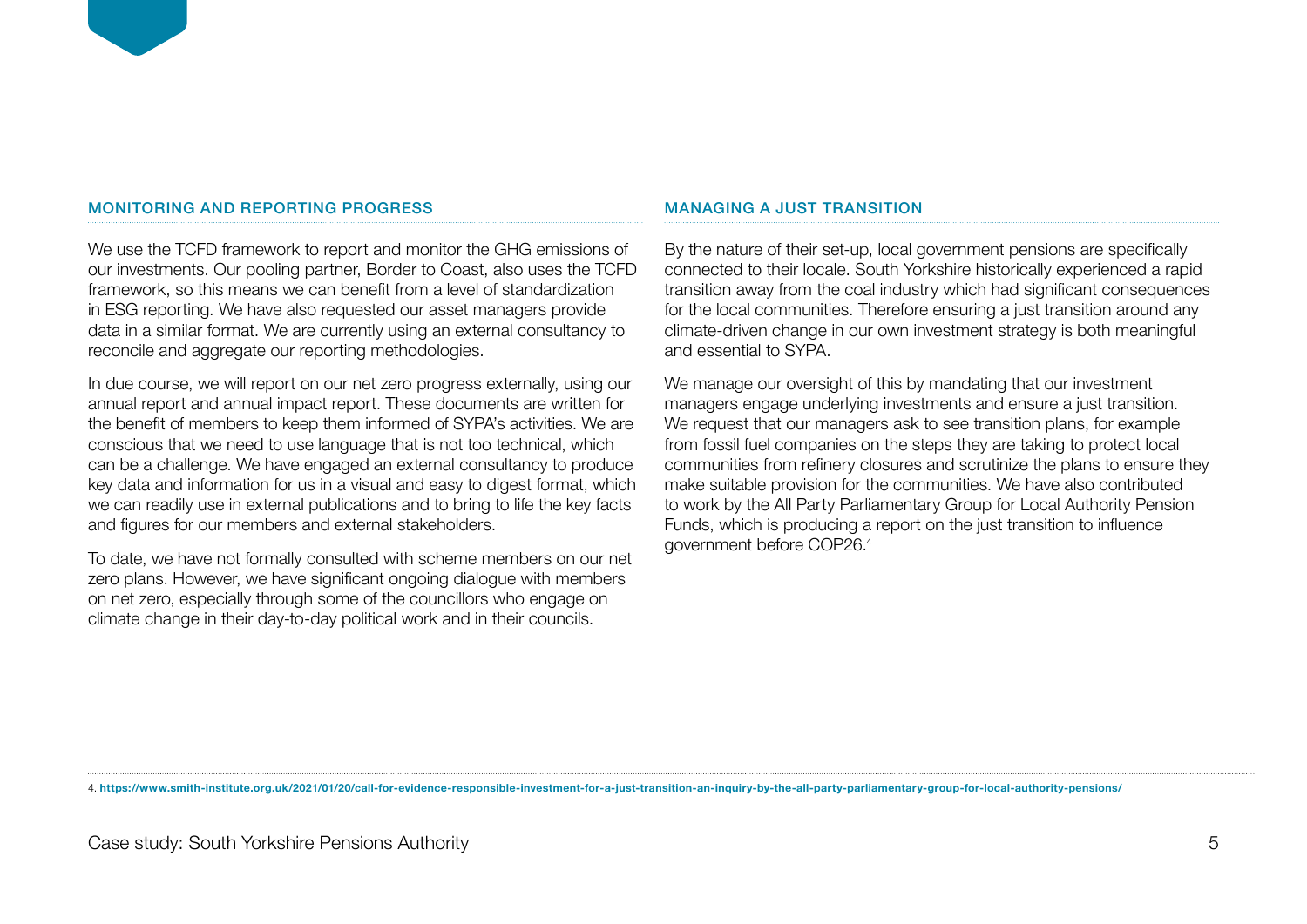

The next iteration of our investment strategy statement will refer explicitly to our net zero targets. As a result, the priority of focus for the scheme over the coming months is to track our performance against our plan. Our first year's reduction has not been as high as we had hoped, so we need to keep tracking and understand why and how this will change.

To help with this tracking, we are incorporating carbon measurements into our private equity impact reporting. We are awaiting Border to Coast's launch of a listed alternatives fund and are also completing our analysis to identify where our investments are having positive climate impact. As we start to receive more data, we will understand better how we are progressing on our net zero journey.

We will continue to engage with Border to Coast and other funds within the pool, informing them of our progress and lobbying for a more formal net zero ambition from the pool. We also continue to track the engagement activities that Border to Coast undertakes with investee companies.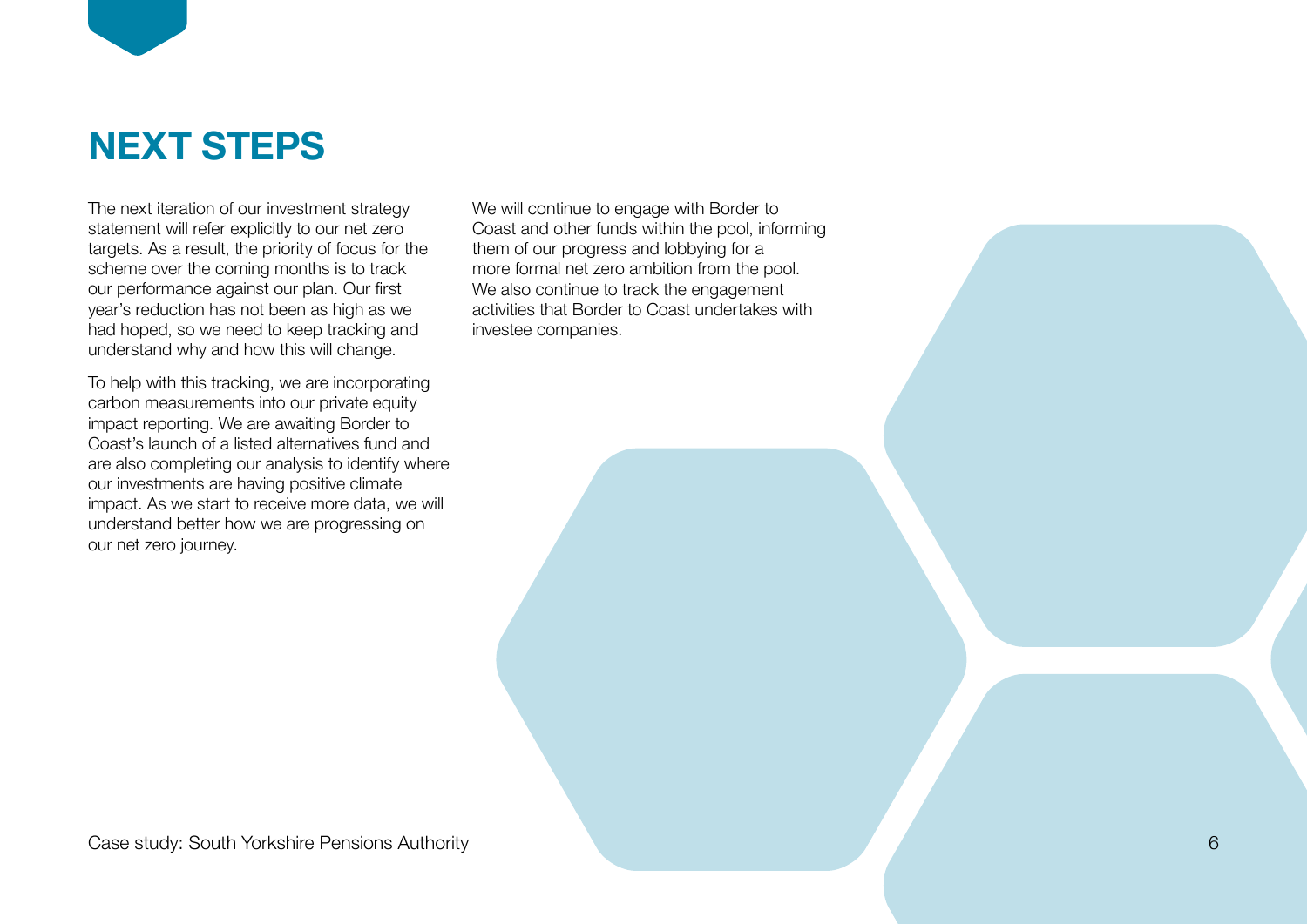

## **TOP TIPS**

#### **DEFINE YOUR NET ZERO INVESTMENT BELIEFS CLEARLY FROM THE START**

All other actions and considerations for net zero will flow from your top-level investment statement.

#### **PROVIDE A 'SAFE SPACE' FOR COUNCILLORS (OR TRUSTEES) TO DEBATE**

It is important to plan ahead for plenty of learning and to provide a suitable environment for brainstorming and discussions, before then presenting unified outcomes or consulting publicly.

#### **ENGAGE NET ZERO SPECIALISTS**

Net zero is a complex topic with many systemic considerations to be factored in. Engaging external specialists has helped us to improve our data and plan our GHG emissions trajectory and forecast.